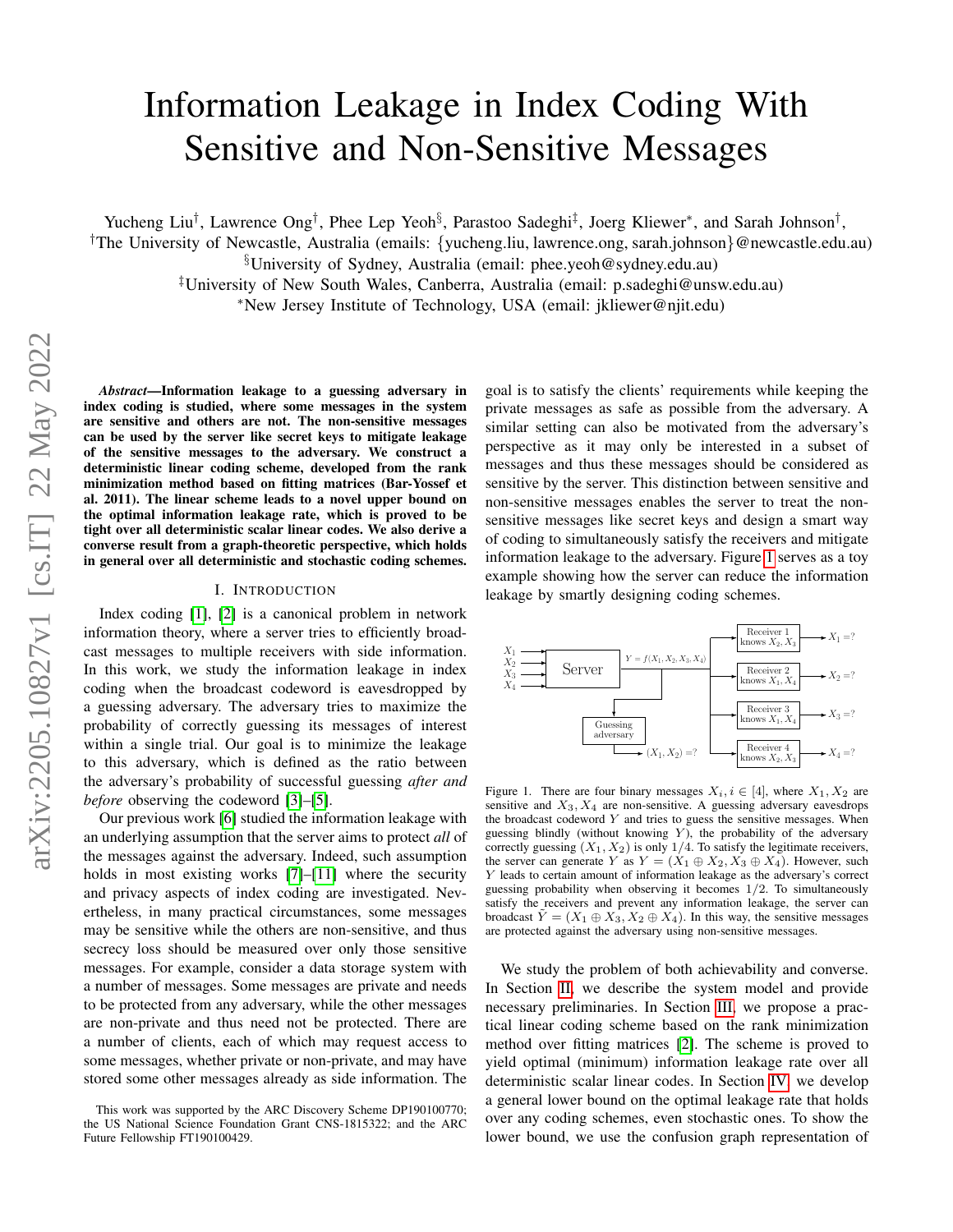<span id="page-1-0"></span>index coding problems [\[12\]](#page-5-7) and apply graph-theoretic tools.

## II. PROBLEM FORMULATION

#### *A. System Model and Preliminaries*

We consider a server containing  $n$  uniformly distributed and independent messages  $X_i, i \in [n]$ . Each message is a sequence of length t that takes values from  $\mathcal{X}^t$  for some finite field  $X = \mathbb{F}_q$ . For any  $S \subseteq [n]$ , set  $X_S = (X_i, i \in S)$ ,  $x_S \doteq (x_i, i \in S)$ , and  $X_S \doteq \mathcal{X}^{|S|t}$ . Thus  $X_{[n]}$  denotes the tuple of all  $n$  messages, and  $x_{[n]} \in \mathcal{X}_{[n]}$  denotes a realization of the message *n*-tuple. By convention,  $X_{\emptyset} = x_{\emptyset} = \mathcal{X}_{\emptyset} = \emptyset$ .

The server encodes the  $n$  messages to some codeword  $Y$ and broadcasts it to m receivers via a noiseless channel. Receiver  $i \in [m]$  wants to know messages  $X_{W_i}$  and has  $X_{A_i}$  as side information. We allow degenerated receivers in the system, who wants nothing (i.e.,  $W_i = \emptyset$ ). Such a receiver can always decode what it wants perfectly by definition.

More formally, a (t, M, f, g) *index code* is defined by

- One *stochastic* encoder  $f: \mathcal{X}^{nt} \to \{1, 2, ..., M\}$  at the server that maps each message tuple  $x_{[n]} \in \mathcal{X}^{nt}$  to a codeword  $y \in \{1, 2, \ldots, M\}$ , and
- *m deterministic* decoders  $g = (g_i, i \in [m])$ , one for each receiver  $i \in [m]$ , such that  $g_i: \{1, 2, ..., M\} \times$  $\mathcal{X}^{|A_i|t} \rightarrow \mathcal{X}^{|W_i|t}$  maps the codeword y and the side information  $x_{A_i}$  to some estimated sequence  $\hat{x}_{W_i}$ .

We say a  $(t, M, f, g)$  index code is *valid* if and only if (iff) every receiver can perfectly decode its wanted messages. A compression rate  $R$  is achievable iff there exists a valid  $(t, M, f, g)$  code such that  $R \geq (\log_q M)/t$ . The optimal rate β, also called the *broadcast rate*, can be defined as [\[13\]](#page-5-8)

$$
\beta = \lim_{t \to \infty} \min_{\text{valid } (t, M, f, \mathbf{g}) \text{ code}} \frac{\log_q M}{t}.
$$
 (1)

*Remark 1:* Broadcast rate can also be defined allowing vanishing decoding error. However, for index coding, the zero-error and vanishing-error broadcast rates are equal [\[14\]](#page-5-9).

Any index coding instance is described by the parameter tuple  $(n, m, (W_i, i \in [m]), (A_i, i \in [m]))$ .

#### *B. Confusion Graph*

Any index coding instance can also be characterized by a family of confusion graphs,  $(\Gamma_t, t \in \mathbb{Z}^+)$  [\[12\]](#page-5-7). For a given sequence length t, the confusion graph  $\Gamma_t$  is an undirected graph defined on the message tuple alphabet  $\mathcal{X}_{[n]}$ . That is, the vertex set  $V(\Gamma_t) = \mathcal{X}_{[n]}$ . Vertex  $x_{[n]}$  in  $\Gamma_t$  corresponds to the realization  $x_{[n]}$ . Any two different vertices  $x_{[n]}, z_{[n]}$ are adjacent in  $\Gamma_t$  iff there exists some receiver  $i \in [m]$  such that  $x_{W_i} \neq z_{W_i}$  and  $x_{A_i} = z_{A_i}$ . We call any pair of vertices satisfying this condition *confusable* at receiver i, or simply confusable. Hence, the edge set  $E(\Gamma_t) = \{ \{ x_{[n]}^t, z_{[n]}^t \}$ :  $x_{W_i} \neq z_{W_i}$  and  $x_{A_i} = z_{A_i}$  for some  $i \in [m]$ .

For correct decoding at all receivers, any two values  $x_{[n]}, z_{[n]}$  can be mapped to the same codeword y with nonzero probabilities iff they are not confusable [\[12\]](#page-5-7). See Figure [2](#page-1-1) below for a toy example of an index coding instance and its confusion graph. For the definitions for basic graphtheoretic notions, see any textbook on graph theory (e.g., Scheinerman and Ullman [\[15\]](#page-5-10)).



<span id="page-1-1"></span>Figure 2. The confusion graph  $\Gamma_1$  with  $t = 1$  for the index coding instance  $(2, 2, ({1}, {2}), ({2}, {\bar{1}}))$ . Note that, for example,  $x_{[n]} = (0, 0)$  and  $z_{[n]} = (0, 1)$  are confusable at receiver 2, because  $x_{W_2} = x_2 = 0 \neq$  $zw_2 = z_2 = 1$  and  $x_{A_2} = x_1 = 0 = z_1 = z_{A_2}$ . Suppose  $(0,0)$  and  $(0, 1)$  are mapped to the same codeword y with certain nonzero probabilities. Then upon receiving this  $y$ , receiver  $2$  will not be able to tell whether the value for  $X_2$  is 0 or 1 based on its side information of  $X_1 = 0$ .

To simplify the notation, we may use  $\Gamma$  to denote an index coding instance characterized by  $(\Gamma_t, t \in \mathbb{Z}^+)$ . We denote the broadcast rate of the problem  $\Gamma$  as  $\beta(\Gamma)$  when this dependence needs to be emphasized.

Consider any set  $J \subseteq [n]$ . The subproblem induced by message subset J is characterized by the tuple  $(|J|, m, (W_i \cap$  $J, i \in [m]$ ,  $(A_i \cap J, i \in [m])$ . Let  $\Gamma(J)$  and  $\Gamma_t(J)$  denote the subproblem induced by  $J$  itself and the confusion graph of message length  $t$  of the subproblem, respectively.

The broadcast rate  $\beta(\Gamma)$  can be characterized by the confusion graphs  $(\Gamma_t, t \in \mathbb{Z}^+)$  as

<span id="page-1-2"></span>
$$
\beta(\Gamma) = \lim_{t \to \infty} \frac{1}{t} \log_q \chi(\Gamma_t) = \lim_{t \to \infty} \frac{1}{t} \log_q \chi_f(\Gamma_t), \quad (2)
$$

where  $\chi(\cdot)$  and  $\chi_f(\cdot)$  respectively denote the chromatic number and fractional chromatic number of a graph. The proof of [\(2\)](#page-1-2) can be found in [\[13,](#page-5-8) Section 3.2].

### *C. Information Leakage Metric*

We assume the broadcast codeword is eavesdropped by a guessing adversary, knowing a subset of messages  $X_K$ as side information. The rest of the messages  $X_{K^c}$  are divided into two groups, where the sensitive messages are denoted by  $X<sub>S</sub>$  and the non-sensitive ones are denoted by  $X_U$ . The information leakage from Y to the adversary will be measured only over the sensitive messages  $X<sub>S</sub>$ . Upon observing the broadcast codeword, the adversary makes a single guess on the value of  $X<sub>S</sub>$  according to the maximum likelihood rule. Note that  $K, S, U$  are non-overlapping and  $[n] = K \cup S \cup U$ . Let k, s, u denote the cardinality of sets  $K, S, U$ , respectively.

Consider any valid  $(t, M, f, g)$  index code. Before eavesdropping the codeword  $Y$ , the expected probability of the adversary successfully guessing  $x_S$  is

$$
P_s(X_K) = \mathbb{E}_{X_K} \left[ \max_{x_S} P_{X_S|X_K}(x_S|X_K) \right] = |\mathcal{X}|^{-ts},
$$

and the expected successful guessing probability after observing  $Y$  is

$$
P_{s}(X_K, Y) = \mathbb{E}_{Y, X_K} \left[ \max_{x_S} P_{X_S|Y, X_K}(x_S|Y, X_K) \right].
$$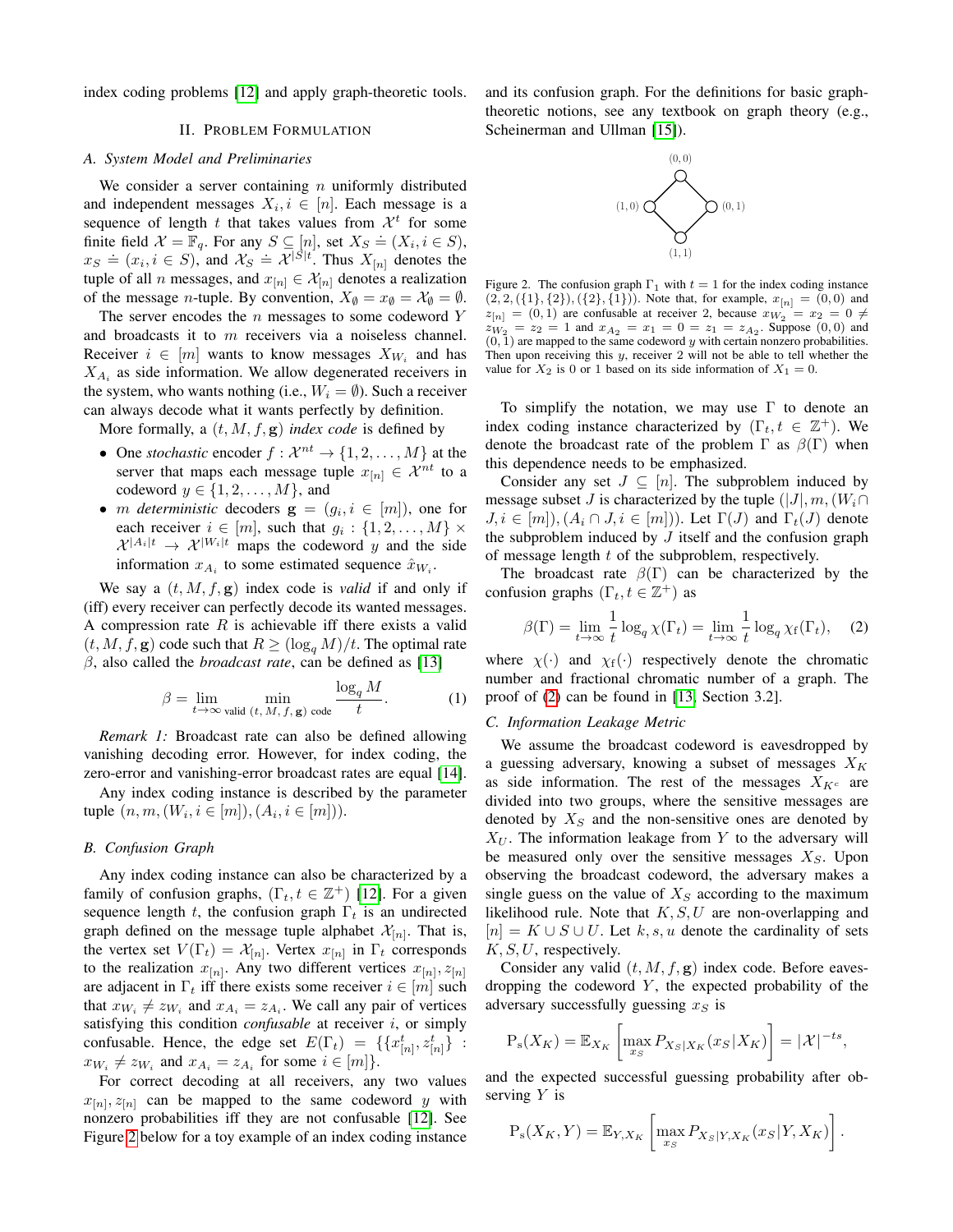The leakage  $L$  is defined as the logarithm of the ratio between the expected probabilities of the adversary successfully guessing  $x_Q$  after and before observing Y [\[3\]](#page-5-2), [\[4\]](#page-5-11). That is,

$$
L \doteq \log_q \frac{P_s(X_K, Y)}{P_s(X_K)}\tag{3}
$$

$$
= \log_q \sum_{x_K, y} \max_{x_S} P_{Y, X_K | X_S}(y, x_K | x_S). \tag{4}
$$

The leakage rate of the code is  $\mathcal{L} = t^{-1}L$  and the optimal leakage rate can then be defined as

$$
\mathcal{L}^* \doteq \lim_{t \to \infty} \inf_{(t, M, f, \mathbf{g}) \text{ codes}} \mathcal{L}.
$$
 (5)

*Remark 2:* The idea of measuring leakage as the ratio of the adversary's successful guessing probabilities has been introduced and explored in various contexts [\[3\]](#page-5-2)–[\[5\]](#page-5-3). The leakage  $L$  is equal to the maximal leakage [\[5\]](#page-5-3) from  $X_S$  to Y given side information  $X_K$ , which is also equal to the maximum min-entropy leakage [\[4\]](#page-5-11) from  $X_S$  to Y given  $X_K$ .

#### III. A DETERMINISTIC LINEAR INDEX CODE

<span id="page-2-0"></span>In the following, we construct a deterministic linear index code based on the minrank method and fitting matrices, which were developed for the original index coding problem without adversary [\[2\]](#page-5-1). We then show that the proposed scheme achieves the optimal leakage rate over all valid deterministic scalar linear index codes. Throughout the section, we set  $t = 1$  as we are considering only scalar linear codes.

Unless otherwise stated, we use bold-faced capital letters to denote matrices and vectors, e.g.,  $\mathbf{X}_{[n]} = [X_1 \dots X_n]^T$ . Let  $r(\cdot)$  denote the rank of a matrix over the Galois field  $\mathbb{F}_q$ .

Note that for any receiver  $i$  requiring more than one messages (i.e.  $|W_i| \ge 2$ ), we can transform the problem into a new equivalent problem by removing the receiver  $i$  and adding  $|W_i|$  new receivers, where every new receiver has the same side information set  $A_i$  and each receiver wants a unique message in set  $W_i$ . Therefore, we can, without loss of generality, always assume  $W_i = \{w_i\}$  being a singleton set for every receiver  $i \in [m]$ .

For any given problem, a size  $m \times n$  fitting matrix M of Galois field  $\mathbb{F}_q$  is a matrix such that for any receiver  $i \in [m]$ ,

$$
\mathbf{M}_{ij} = 1, \quad \text{for } j = w_i,\tag{6}
$$

$$
\mathbf{M}_{ij} = 0, \quad \text{for any message } j \in [n] \setminus (W_i \cup A_i). \tag{7}
$$

As  $M_{ij}$  can be any element in  $\mathbb{F}_q$  if  $j \in A_i$ , there can be multiple fitting matrices for a given problem. For example, for the problem with  $n = 5$  messages and  $m = 3$  receivers, where  $W_i = \{i\}, \forall i \in [3], A_1 = \{3, 4\}, A_2 = \{1, 4, 5\},\$  $A_3 = \{2, 5\}$ , any matrix of the form below is a fitting matrix,

$$
\begin{bmatrix} 1 & 0 & ? & ? & 0 \\ ? & 1 & 0 & ? & ? \\ 0 & ? & 1 & 0 & ? \end{bmatrix}
$$
 (8)

where "?" means that the entry can be any element in  $\mathbb{F}_q$ .

If the server generates codeword  $Y$  by multiplying a fitting matrix M by the message vector  $X_{[n]}$  $[X_1 \ X_2 \ \ldots \ X_n]^T$ , every receiver  $i \in [m]$  can recover its

wanted message because the  $i$ -th element of Y is a linear combination of only  $X_{w_i}$  and some of its side information. Moreover, note that any row of  $M$  can be generated by  $r(M)$  independent rows of M. Thus, to satisfy the decoding requirements at the receivers, the server needs only to transmit the linear combination of the messages with coefficients from  $r(M)$  independent rows of M. In this way, for a given problem, the minimum rank over all the fitting matrices, namely, the *minrank* value, establishes an upper bound on its broadcast rate, which has been proved to be optimal over all deterministic scalar linear codes [\[2\]](#page-5-1).

For analysis of information leakage based on the fitting matrix framework, we can split M into three submatrices formed by different groups of columns in M according to sets  $K$ ,  $S$ , and  $U$ . For brevity, we simply write

<span id="page-2-1"></span>
$$
\mathbf{M} = [\mathbf{K} \quad \mathbf{S} \quad \mathbf{U}]. \tag{9}
$$

The following theorem characterizes the minimal leakage rate among all codes based on the fitting matrix framework.

<span id="page-2-2"></span>*Theorem 1:* For any index coding problem, there exists a deterministic scalar linear index code that yields the following leakage rate,

$$
\mathcal{L} = \min_{\mathbf{M}} (r([S \quad \mathbf{U}]) - r(\mathbf{U})). \tag{10}
$$

Furthermore, this result is leakage-wise rate optimal for all deterministic scalar linear codes.

*Proof:* We first show the achievability. Consider any fitting matrix  $M = [K S U]$  and any encoding matrix  $E$  formed by a set of row vectors of  $M$  such that the row space of  $M$  is the same as that of  $E$  and thus by receiving  $Y = EX$  every receiver can decode its wanted message. As  $t = 1$ , we have

$$
\mathcal{L} = \log_q \sum_{x_K, y} \max_{x_S} P_{Y, X_K | X_S}(y, x_K | x_S)
$$
  
\n
$$
= \log_q \sum_{x_K, y} \max_{x_S} \sum_{x_U} P_{Y, X_K, X_U | X_S}(y, x_K, x_U | x_S)
$$
  
\n
$$
\stackrel{(a)}{=} \log_q \sum_{x_K, y} \max_{x_S} \sum_{x_U} P_{Y | X_{[n]}}(y | x_{[n]}) \cdot P_{X_{K \cup U}}(x_{K \cup U})
$$
  
\n
$$
\stackrel{(b)}{=} \log_q (q^{-k-u} \sum_{x_K} \sum_{y} \max_{x_S} \sum_{x_U} \mathbb{1}(\mathbf{Y} = \mathbf{EX}))
$$
  
\n
$$
\stackrel{(c)}{=} \log_q (q^{-k-u} \sum_{x_K} \sum_{y} q^{u-r}(\mathbf{U}))
$$
  
\n
$$
\stackrel{(d)}{=} r([\mathbf{S} \quad \mathbf{U}]) - r(\mathbf{U}),
$$

where (a) is due to the messages being independent, (b) is due to the code being deterministic, where  $\mathbb{1}(\cdot)$  is the indicator function, (c) follows from the fact that given any fixed  $y$ and  $x_{K\cup S}$ , there are  $q^{u-r}(\mathbf{U})$  possible  $x_U$  values that satisfy  $Y = EX$ , and (d) follows from the fact that given any fixed  $x_K$ , there are  $q^{r([S-U])}$  possible y values. Therefore, by minimizing over all fitting matrices, the leakage rate in [\(10\)](#page-2-1) can be achieved.

Now we prove the converse part of the theorem. Suppose a  $\ell \times n$  matrix **E** of Galois field  $\mathbb{F}_q$  is the encoding matrix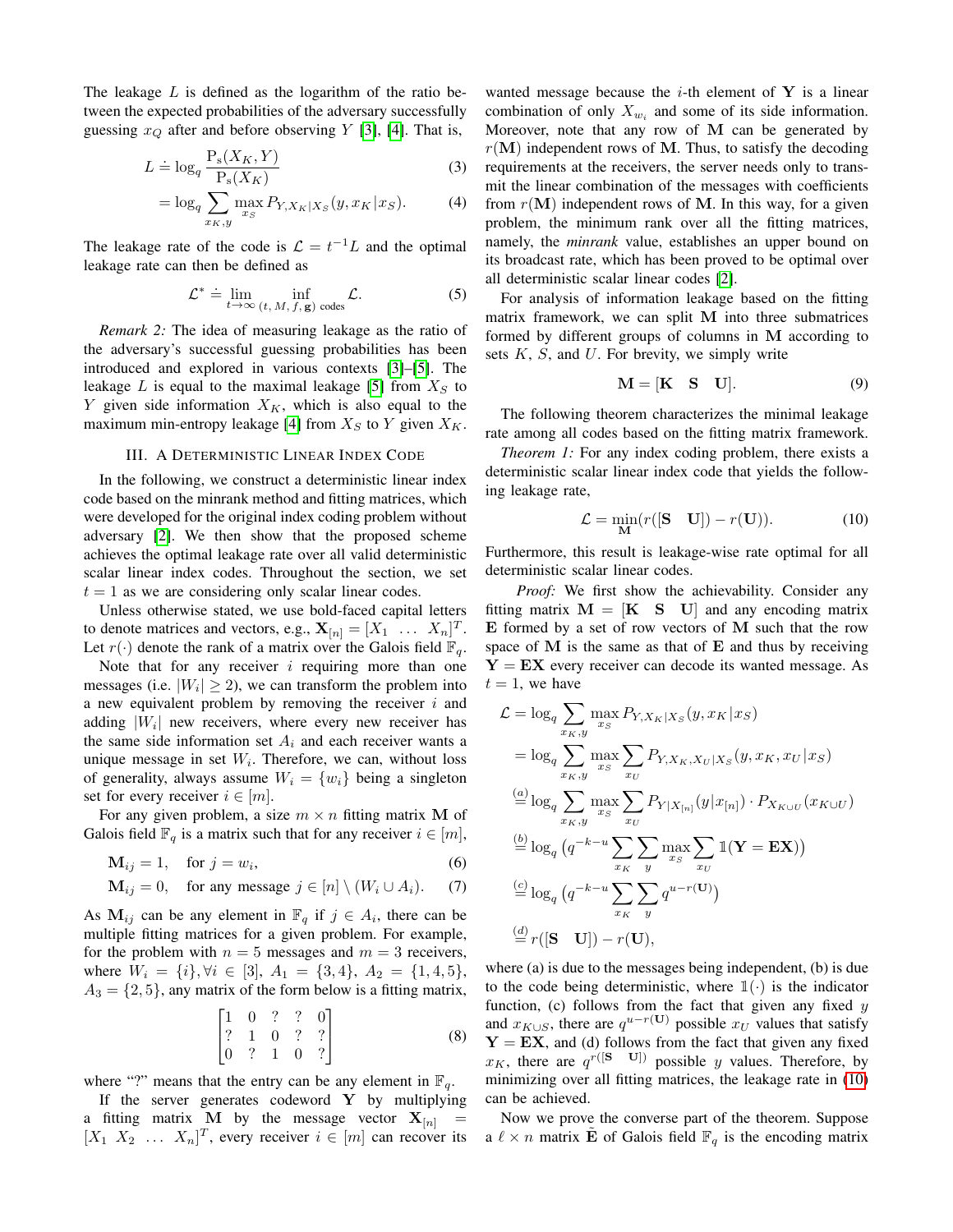of an arbitrary valid deterministic scalar linear index code. Note that  $E$  need not be a fitting matrix. We split  $E$  into three submatrices formed by different groups of columns according to sets  $K$ ,  $S$ , and  $U$  as

$$
\tilde{\mathbf{E}} = [\tilde{\mathbf{K}} \quad \tilde{\mathbf{S}} \quad \tilde{\mathbf{U}}]. \tag{11}
$$

Following a similar argument as in the achievability proof of the theorem, we can show that the leakage rate caused by the codeword  $Y = EX$  is

$$
\mathcal{L}_{\tilde{\mathbf{E}}} = r([\tilde{\mathbf{S}} \quad \tilde{\mathbf{U}}]) - r(\tilde{\mathbf{U}}). \tag{12}
$$

It remains to show that  $L_{\tilde{\mathbf{E}}}$  is lower bounded by [\(10\)](#page-2-1).

According to the proof of [\[2,](#page-5-1) Theorem 1], there exists some fitting matrix  $M = [K S U]$  of the problem such that the row vectors of  $M$  lie in the row space of  $\tilde{E}$ . In other words, there exists some  $n \times \ell$  matrix **B** such that  $\overrightarrow{BE} = \overrightarrow{M}$ , or, if we only consider the submatrices according to sets  $S$  and  $U$ ,  $\mathbf{B}[\mathbf{S} \quad \mathbf{U}] = [\mathbf{S} \quad \mathbf{U}]$ . Also, there exists some matrix **D** such that  $U = [S \quad U]D$ ,  $U = [S \quad U]D = B[S \quad U]D$ . Hence,

$$
r([S \quad U]) + r(\tilde{U}) = r(B[\tilde{S} \quad \tilde{U}]) + r([\tilde{S} \quad \tilde{U}]D)
$$
  
\n
$$
\overset{(a)}{\leq} r([\tilde{S} \quad \tilde{U}]) + r(B[\tilde{S} \quad \tilde{U}]D)
$$
  
\n
$$
= r([\tilde{S} \quad \tilde{U}]) + r(U),
$$

where (a) is due to Frobenius inequality [\[16\]](#page-5-12). By reorganizing the above result, we have  $\mathcal{L}_{\tilde{\mathbf{E}}} = r([S \quad U]) - r(U) \geq$  $r([S \quad U]) - r(U)$ , which, together with the fact that M is a fitting matrix, completes the proof.

*Remark 3:* Following similar arguments as in the proof of Theorem [1,](#page-2-2) we can show that when the mutual in-formation<sup>[1](#page-3-1)</sup>  $I(X_S; Y | X_K)$  is used as the leakage metric,  $\min_{\mathbf{M}}(r([S \quad \mathbf{U}]) - r(\mathbf{U}))$  still characterizes the minimal leakage rate over all deterministic scalar linear index codes. It seems that the rank  $r(U)$  can be viewed as a rough measure of the level of protection against the adversary provided by the non-sensitive messages  $X_U$ .

*Remark 4:* Computing [\(10\)](#page-2-1) for index coding instances with a large number of messages and receivers can be computationally challenging. When there is no non-sensitive messages, computing [\(10\)](#page-2-1) reduces to computing the minrank value for the index coding instance over the finite field  $\mathbb{F}_q$ , which has been shown to be NP-complete [\[22\]](#page-5-13).

The example below shows the efficacy of the scheme.

<span id="page-3-4"></span>*Example 1:* Consider the problem  $\Gamma$  with  $n = 5$  binary messages and  $m = 5$  receivers with  $W_i = \{i\}, i \in [m]$  and

$$
A_1 = \{4, 5\}, A_2 = \{1\}, A_3 = \{2\}, A_4 = \{3\}, A_5 = \{4\}.
$$

Assume for the adversary,  $K = \{5\}$ ,  $S = \{1, 3\}$ ,  $U = \{2, 4\}$ . The fitting matrix

$$
\mathbf{M} = \begin{bmatrix} 1 & 0 & 0 & 1 & 0 \\ 1 & 1 & 0 & 0 & 0 \\ 0 & 1 & 1 & 0 & 0 \\ 0 & 0 & 1 & 1 & 0 \\ 0 & 0 & 0 & 0 & 1 \end{bmatrix}
$$
(13)

<span id="page-3-1"></span><sup>1</sup>Note that mutual information between sensitive variables and codeword has been commonly used as a leakage metric in the literature [\[17\]](#page-5-14)–[\[21\]](#page-5-15).

achieves the broadcast rate of  $\beta = r(M) = 4$ . It also gives

$$
\mathcal{L} = r([S \quad U]) - r(U) = 3 - 2 = 1,
$$

which is indeed the optimal leakage rate as we will show in Example [3](#page-4-0) in the next section. The linear code given by [\(13\)](#page-3-2) is optimal in both leakage and compression senses.

However, as we show by the simple two-receiver example below, it is not always possible to simultaneously achieve the optimal compression and leakage rates.

*Example 2:* Consider the problem  $\Gamma$  with  $n = 4$  binary messages and  $m = 2$  receivers, where

$$
W_1 = \{1\}, W_2 = \{2\}, A_1 = \{2, 3\}, A_2 = \{1, 4\}.
$$

Assume for the adversary,  $K = \emptyset$ ,  $S = \{1, 2\}$ ,  $U = \{3, 4\}$ . The fitting matrix  $\mathbf{M} = \begin{bmatrix} 1 & 1 & 0 & 0 \\ 1 & 1 & 0 & 0 \end{bmatrix}$  achieves the broadcast rate of  $\beta = r(M) = 1$  while resulting in a leakage rate of  $\mathcal{L} = r(\mathbf{M}) - r(\mathbf{U}) = 1 - 0 = 1$ . The following fitting matrix  $\tilde{\mathbf{M}} = \begin{bmatrix} 1 & 0 & 1 & 0 \\ 0 & 1 & 0 & 1 \end{bmatrix}$  gives  $\mathcal{L} = r(\tilde{\mathbf{M}}) - r(\tilde{\mathbf{U}}) = 2 - 2 = 0$ , indicating that zero leakage (i.e., perfect secrecy) can be achieved for the problem. However, M leads to a suboptimal compression rate of  $r(\tilde{M}) = 2$ . In fact, in the following we use Shannon-type inequalities [\[23,](#page-5-16) Chapter 14] to show that the compression rate of any index code that attains zero leakage is at least 2. Recall that we are considering binary uniform messages that are independent to each other. Thus,  $t = 1$ and  $H(X_J) = |J|, \forall J \subseteq [4]$ . Consider any  $(t, M, f, g)$  index code that achieves zero leakage, i.e.,  $L = I(X_{\{1,2\}}; Y) = 0$ . We have  $2 = H(X_{\{1,2\}}) = H(X_{\{1,2\}}|Y) = H(X_1|Y) +$  $H(X_2|Y, X_1) = H(X_2|Y) + H(X_1|Y, X_2)$ , which implies that  $H(X_2|Y, X_1) = H(X_1|Y, X_2) = 1$ . Then, we have

$$
H(X_3|Y, X_{\{1,2\}})
$$
  
=  $H(X_3|Y, X_2) - H(X_1|Y, X_2) + H(X_1|Y, X_{\{2,3\}})$   
 $\stackrel{(a)}{=} H(X_3|Y, X_2) - 1 \le H(X_3) - 1 = 0,$ 

where (a) follows since that  $H(X_1|Y, X_2) = 1$  and  $H(X_1|Y, X_{\{2,3\}}) = 0$  due to the decoding requirement that receiver 1 must be able to recover  $X_1$  from Y and  $X_{\{2,3\}}$ . As entropy is always non-negative, we have  $H(X_3|Y, X_{\{1,2\}}) =$ 0. Similarly, we can show that  $H(X_4|Y, X_{1,2}) = 0$  and hence  $H(X_{\{3,4\}}|Y, X_{\{1,2\}}) = 0$ . Thus, we have

$$
t^{-1} \log_q M \ge H(Y)
$$
  
\n
$$
\ge I(Y; X_{\{3,4\}} | X_{\{1,2\}})
$$
  
\n
$$
= H(X_{\{3,4\}} | X_{\{1,2\}}) - H(X_{\{3,4\}} | Y, X_{\{1,2\}})
$$
  
\n
$$
= H(X_{\{3,4\}}) - H(X_{\{3,4\}} | Y, X_{\{1,2\}}) = 2.
$$

<span id="page-3-2"></span>That is, the compression rate of any index coding attaining zero leakage must be at least 2. Therefore,  $\beta = 1$  and  $\mathcal{L}^* = 0$ can never be simultaneously achieved for this problem.

# IV. A GENERAL LOWER BOUND ON  $\mathcal{L}^*$

<span id="page-3-3"></span><span id="page-3-0"></span>We derive the following lower bound on the leakage rate that holds generally over any valid index codes.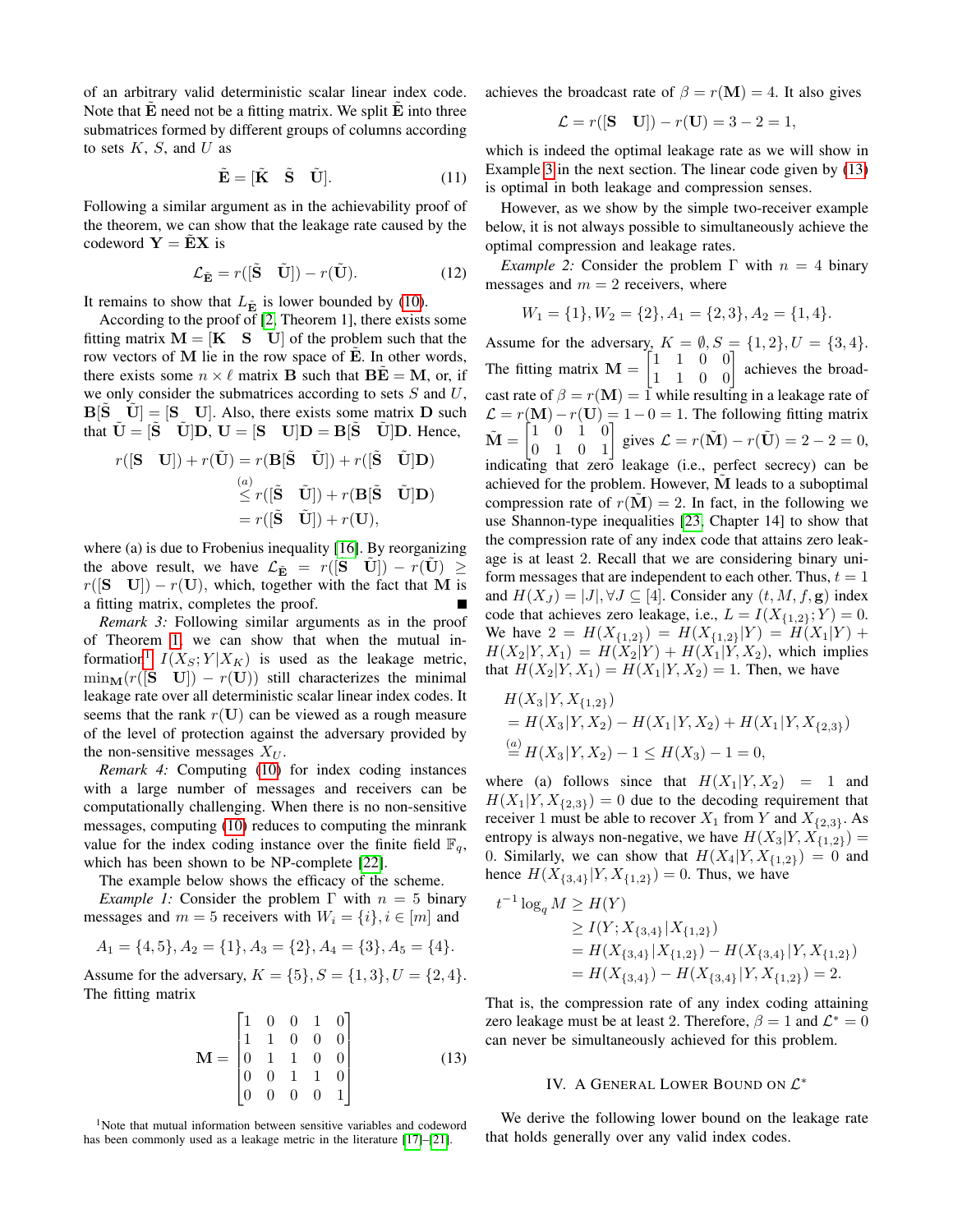*Theorem 2:* For any index coding problem Γ, we have

$$
\mathcal{L}^*(\Gamma) \ge \beta(\tilde{\Gamma}(S \cup U)) - u,\tag{14}
$$

where  $\Gamma$  denotes the index coding problem constructed by adding an extra receiver, indexed by  $m + 1$ , to the original problem, which knows side information  $A_{m+1} = K \cup S$  and wants messages  $W_{m+1} = U$ .

*Proof:* Consider any valid  $(t, M, f, g)$  index code. For any  $(x_K, y)$  value and any  $J \subseteq S \cup U$ , let

$$
\mathcal{X}_J(x_K, y) = \{ x_J \in \mathcal{X}_J : P_{Y, X_{K \cup J}}(y, x_{K \cup J}) > 0 \}
$$

denote the set of  $X_J$  values jointly possible with  $(x_K, y)$ .

Now consider the problem  $\Gamma$ , which is constructed from Γ by adding an extra receiver  $m + 1$  with  $A_{m+1} = K ∪ S$ and  $W_{m+1} = U$ . Notice that by adding a receiver we are essentially adding more edges into the confusion graph (i.e.,  $E(\Gamma_t) \subseteq E(\tilde{\Gamma}_t)$ ). We first show the following inequality:

$$
\max_{x_K, y} |\mathcal{X}_S(x_K, y)| \le \alpha (\tilde{\Gamma}_t(S \cup U)), \tag{15}
$$

where  $\alpha(\cdot)$  denotes the independence number of a graph.

We prove the inequality via contradiction. Assume there exists some  $(x_K, y)$  value such that  $|\mathcal{X}_S(x_K, y)| > \alpha(\tilde{\Gamma}_t(S \cup$ U)). Consider a subset  $\mathcal I$  of the vertex set  $\mathcal X_{S\cup U}(x_K, y)$  in the subgraph  $\Gamma_t(S \cup U)$  such that for every  $x_S \in \mathcal{X}_S(x_K, y)$ , there is exactly one vertex in  $v_{S\cup U} \in \mathcal{I}$  such that  $v_S = x_S$ . Thus  $|\mathcal{I}| = |\mathcal{X}_S(x_K, y)|$ . For a visualization of the construction of  $I$ , see the schematic graph in Figure [3.](#page-4-1)



<span id="page-4-1"></span>Figure 3. Vertices in  $\mathcal{X}_{S\cup U}(x_K, y)$  are denoted by nodes in the figure. Note that the figure is for illustrative purpose only; there is no limit on the number of vertices in  $\mathcal{X}_{S\cup U}(x_K, y)$ . We partition the nodes into subgroups according to their  $x_S$  values, and each subgroup is denoted by a dashed circle with its corresponding  $x_S$  value marked beside it. To construct  $\mathcal{I}$ , one needs only to arbitrarily pick one node from each dashed circle. For example,  $\mathcal I$  can be constructed by the blue nodes, one from each subgroup. The number of distinct  $x_S$  values in  $\mathcal{X}_{S\cup U}(x_K, y)$ ,  $|\mathcal{X}_S(x_K, y)|$ , is equal to the number of dashed circles in the graph, which is then equal to  $|\mathcal{I}|$ .

By the definition of the confusion graph,  $\mathcal{X}_{S\cup U}(x_K, y)$  is an independent set in the induced subgraph  $\Gamma_t(S \cup U)$ . Since  $\mathcal{I} \subseteq \mathcal{X}_{S \cup U}(x_K, y), \mathcal{I}$  is also an independent set in  $\Gamma_t(S \cup U)$ . Thus, any two vertices in  $\mathcal I$  are not confusable at any receiver  $i \in S \cup U$  of the subproblem  $\Gamma(S \cup U)$ . Note that the extra receiver  $m + 1$  knows  $X<sub>S</sub>$  as side information. Since any two vertices in  $\mathcal I$  have different  $x_S$  values by construction, they are not confusable at the extra receiver  $m+1$  either. In conclusion, any two vertices in  $\mathcal I$  are not confusable at any receivers in the subproblem  $\Gamma(S \cup U)$ . In other words, any

two vertices in  $\mathcal I$  are not adjacent in  $\tilde{\Gamma}_t(S\cup U)$ , and hence  $\mathcal I$  is also an independent set of  $\tilde{\Gamma}_t(S \cup U)$ . Therefore, we must have  $|\mathcal{I}| \leq \alpha(\tilde{\Gamma}_t(S \cup U))$ , which contradicts with the assumption that  $|\mathcal{X}_S(x_K, y)| = |\mathcal{I}| > \alpha(\tilde{\Gamma}_t(S \cup U)).$ 

Having proved [\(15\)](#page-4-2), we have

$$
\sum_{x_K, y} \max_{x_S} P_{Y, X_{K,S}}(y, x_{K,S})
$$
\n
$$
\geq \sum_{x_K, y} \frac{1}{|\mathcal{X}_S(x_K, y)|} \sum_{x_S \in \mathcal{X}_S(x_K, y)} P_{Y, X_{K,S}}(y, x_{K,S})
$$
\n
$$
\geq \frac{1}{\alpha(\tilde{\Gamma}_t(S \cup U))} \sum_{x_K, y} \sum_{x_S \in \mathcal{X}_S(x_K, y)} P_{Y, X_{K,S}}(y, x_{K,S})
$$
\n
$$
= \frac{1}{\alpha(\tilde{\Gamma}_t(S \cup U))},
$$
\n(16)

<span id="page-4-3"></span>where (a) follows since the maximum is larger than the average, and (b) is due to [\(15\)](#page-4-2). Finally, we have

<span id="page-4-2"></span>
$$
\mathcal{L}^*(\Gamma)
$$
\n
$$
= \lim_{t \to \infty} \frac{1}{t} \min_{(t, M, f, \mathbf{g}) \text{ codes}} \log_q \sum_{x_K, y} \max_{x_S} P_{Y, X_K | X_S}(y, x_K | x_S)
$$
\n
$$
\geq \lim_{t \to \infty} \frac{1}{t} \log_q \frac{|\mathcal{X}|^{ts}}{\alpha(\tilde{\Gamma}_t(S \cup U))}
$$
\n
$$
\stackrel{(d)}{=} \lim_{t \to \infty} \frac{1}{t} \log_q \frac{|V(\tilde{\Gamma}_t(S \cup U))| \cdot |\mathcal{X}|^{-tu}}{\alpha(\tilde{\Gamma}_t(S \cup U))}
$$
\n
$$
\stackrel{(e)}{=} \lim_{t \to \infty} \frac{1}{t} \log_q \chi_f(\tilde{\Gamma}_t(S \cup U)) - u
$$
\n
$$
\stackrel{(f)}{=} \beta(\tilde{\Gamma}(S \cup U)) - u,
$$

where (c) follows from [\(16\)](#page-4-3) and the fact that all  $x_S$  are equally likely, (d) follows from  $|V(\tilde{\Gamma}_t(S\cup U))| = |\mathcal{X}|^{t(s+u)}$ , (e) follows since confusion graphs are vertex-transitive [\[15\]](#page-5-10), and (f) follows from [\(2\)](#page-1-2).

*Remark 5:* While in the current work Γ only appears as a part of the computable expression of the converse result, the deeper relationship between  $\Gamma$  and  $\overline{\Gamma}$  in both compression and secrecy senses is worth investigating.

*Remark 6:* It can be shown using the generalized maximal acyclic induced subgraph (MAIS) bound [\[2\]](#page-5-1) that the lower bound in Theorem [2](#page-3-3) is always non-negative. In particular, when there are no non-sensitive messages in the system (i.e.,  $U = \emptyset$ ), the extra receiver in  $\tilde{\Gamma}(S \cup U)$  becomes trivial as it knows all the messages in the system and wants nothing. In such case, the lower bound in Theorem [2](#page-3-3) reduces to that in Corollary 1 in our previous work [\[6\]](#page-5-4), and is always tight.

<span id="page-4-0"></span>Theorem [2](#page-3-3) can sometimes yield tight lower bounds on  $\mathcal{L}^*$ . *Example 3:* Consider the problem Γ in Example [1.](#page-3-4) Theo-rem [2](#page-3-3) gives  $\mathcal{L}^*(\Gamma) \ge \beta(\tilde{\Gamma}(\{1, 2, 3, 4\})) - |\{2, 4\}| = 3 - 2 =$ 1, where  $\beta(\Gamma({1, 2, 3, 4})) = 3$  can be proved using the MAIS bound [\[2\]](#page-5-1) and the cycle covering scheme [\[24\]](#page-5-17), [\[25\]](#page-5-18). The lower bound on  $\mathcal{L}^*(\Gamma)$  above matches the achievability result in Example [1](#page-3-4) and thus establishes  $\mathcal{L}^*(\Gamma)$ .

*Remark 7:* It can be shown utilizing existing results on broadcast rates [\[26,](#page-5-19) Theorem 1.1] that no constant gap exists between the upper and lower bounds in Theorems [1](#page-2-2) and [2.](#page-3-3)